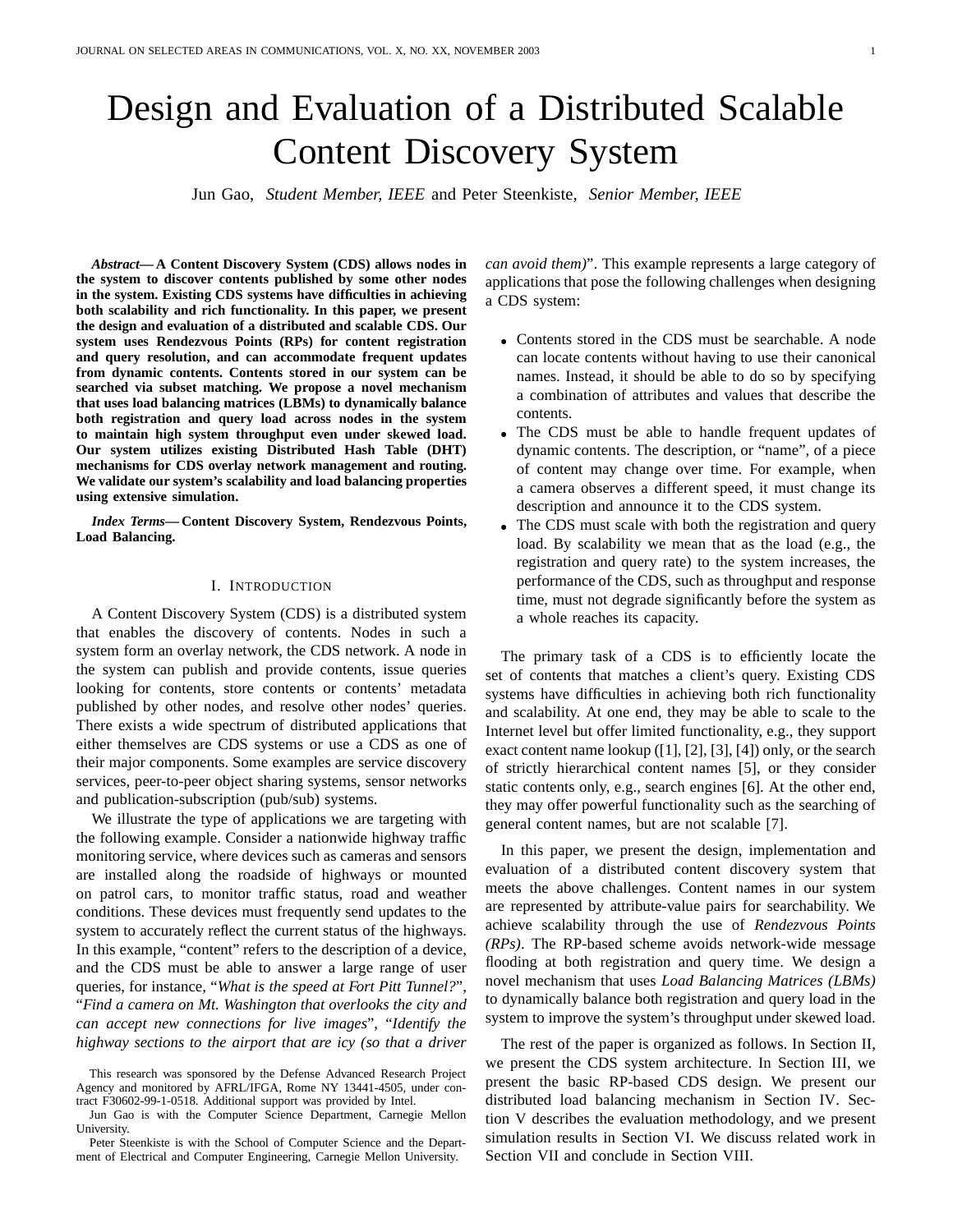#### II. SYSTEM ARCHITECTURE

Nodes participating in the CDS connect to each other in a peer-to-peer fashion to form a CDS overlay network. Figure 1 shows the software architecture on a node. The CDS layer is designed as a common communication layer on which higher level applications, such as service discovery and file sharing, can be built. The CDS layer is in turn built on top of a scalable distributed hash table (DHT), such as Chord[1], CAN [2], Pastry [3], and Tapestry [4].



Fig. 1. CDS node architecture.

#### *A. AV-pair Based Content Naming Scheme*

To provide content searchability, applications built on top of the CDS layer use a flexible attribute-value based naming scheme, similar to what is used in [8], [9]. Contents are represented using attribute-value pairs (AV-pairs). For example, in a service discovery system, a device may be described with attributes such as Type, Location, and Model, etc. In multimedia applications, such as the P2P music file sharing system described in [10], to enable content-based search, attributes include not only manually configured ones such as Artist and Song Name, but also features extracted from the audio signals, such as Tempo and Strength.

We refer to the collection of the AV-pairs as the "content name", or "content description". In our terminology, "content discovery" means the discovery of the "content name", not the actual content. We consider mechanisms such as contacting the device or retrieving the actual file after the "content discovery" step as a separate function. An AV-pair takes the form of  ${a_i = v_i}$ , or  ${a_i v_i}$  for short, where  $a_i$  is an attribute, and  $v_i$  is its value. A content name that consists of  $n$  AV-pairs is represented as  $CN: \{a_1v_1, a_2v_2, ..., a_nv_n\}$ . Languages such as XML may be used to describe content names. Figure 2 is an example name for a highway monitoring camera.

| Camera ID = $5562$            |
|-------------------------------|
| Camera Type = $0$ -cam        |
| Highway Number = $I-279$      |
| $Exit$ Number = 4             |
| $City = Pittsburgh$           |
| Speed Measured = 45MPH        |
| Road Condition = $\text{dry}$ |
| Connection availability = yes |

Content names may consist of both *orthogonal* attributes and *dependent* attributes. Orthogonal attributes exist independently of each other, whereas a dependent attribute relies on the presence of some other attribute. For instance, the Exit Number attribute is meaningful only when the name also contains the Highway Number attribute. An attribute may be dynamic, e.g., the Speed Measured attribute, in that it may take on different values at different times. When the value changes, the content name changes.

A query is also comprised of a set of AV-pairs, e.g.,  $Q: \{a_1v_1, a_2v_2, ..., a_mv_m\}$  contains  $m$  AV-pairs. The matched content name must simultaneously satisfy *all* the AV-pairs present in the query. In our current system, we consider equality matching only. Content names registered in the CDS are searched via *subset matching*. More specifically, a content name matches a query as long as the set of AV-pairs in the query is a subset of the set of AV-pairs in the content name. The AV-pairs in the query that are not in the content name are treated as "don't care". The number of non-empty subsets of a content name that consists of *n* AV-pairs is  $2<sup>n</sup> - 1$ , which means it can match  $2<sup>n</sup> - 1$  different queries.

#### *B. DHT-based Overlay Substrate*

The CDS system uses the DHT layer [11] for two purposes: (1) constructing and managing the overlay network, and (2) delivering messages within the overlay network.

In a DHT, each node is assigned a node ID as its overlay network address, and it is responsible for a contiguous region in an  $m$ -bit address space. The nodeID may be obtained locally, e.g., by applying a system-wide hash function to some local information such as the node's IP address. Overlay networks built using DHT are structured in that node IDs encode overlay network topological information: The node ID determines the set of nodes that this node will be neighboring with, and which next hop node to use when forwarding a message in the overlay network. DHT-based systems are scalable by keeping both the number of routing table entries on a node and the number of overlay hops between any two nodes small, e.g., both are  $O(\log N_c)$  in Chord[1], where  $N_c$ is the number of nodes in the network.

The CDS system uses the DHT layer to forward its messages within the overlay network. Communication is based on node IDs. When the DHT layer receives a tuple nodeID, message from the CDS layer, it will subsequently forward message to the node that corresponds to nodeID. The DHT layer does not dictate how CDS chooses the nodeID for message.

#### *C. CDS Functionality*

The API that the CDS layer provides to the application layer must include at least the following two methods: register(content name) and locate contents(query). Once it receives a data item, a content name or a query, from the application layer, the CDS must determine the set of nodes it should send the data item to. In our architecture, this translates to computing a set of node IDs.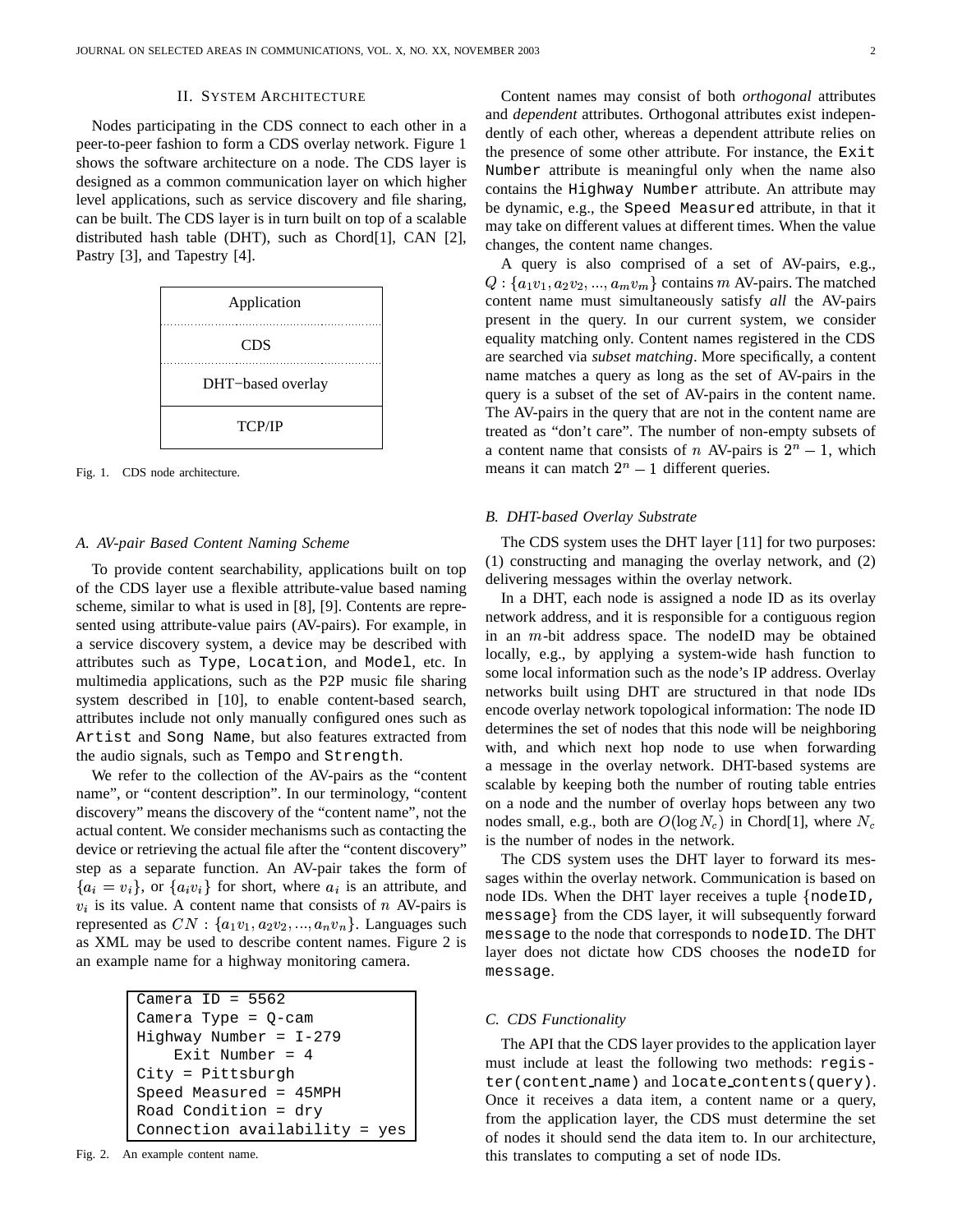In choosing the set of nodes, the primary goal is to meet the scalability and content searchability requirements. In a centralized system, names and queries are sent to one central location, which constitutes the system's single pointof-failure and bottleneck. Approaches based on flooding the CDS network with registrations or queries are not scalable due to the prohibitive number of duplicated registration or query messages. In our system, we introduce an approach based on *Rendezvous Points (RPs)*. In this scheme, a content name is registered only with a small set of nodes in the system, the RPs; thus the full duplication of content names at all nodes is avoided. Queries are directly sent to the proper RPs for resolution, and no network-wide searching is needed. The term "rendezvous" is used because the RPs are where queries and the matched names meet.

#### III. BASIC CDS DESIGN

We now present the basic RP-based CDS design.

#### *A. Registration with RP Set*

To register a content name, the provider node must first determine the set of nodes that should receive this name. It does this by applying a system-wide hash function,  $H$ , to each AV-pair in the content name. For example, given content name  $CN_1$ :  $\{a_1v_1, a_2v_2, ..., a_nv_n\}$ , which has *n* AV-pairs, the provider computes the following:

$$
\mathcal{H}(a_i v_i) = N_i, i = 1..n.
$$

The node whose ID is either equal to or numerically closest to  $N_i$  will become the *i*th RP node. These nodes (*n* of them assuming no hash collision) form the RP set for this content name. The *complete* content name is then sent to each of the nodes (Figure 3), which results in  $n$  replications of the name. From an RP node's point of view, it becomes a specialized node for the AV-pairs that are mapped onto it, e.g.,  $N_1$  contains the quality all the names in the system that have  $\{a_1v_1\}$  in them. For a dependent AV-pair, we apply the hash function to it and all of its parent AV-pairs together. In this paper, we focus on orthogonal AV-pairs; the same mechanisms can be directly applied to dependent AV-pairs.



Fig. 3. Example registration and query processing with RP set.

Hashing each AV-pair individually has the following properties. First, it yields an RP set of size  $n$  for a name that has n AV-pairs, thus requiring  $O(n)$  messages per registration. In real-world applications,  $n$  is typically a small number (e.g.,  $<$  50), and registration can be done efficiently. Second, it guarantees system correctness, in that, any query that is a subset of a content name, e.g., the query  $Q: \{a_1v_1\}$ , which contains only one of  $CN_1$ 's AV-pair, can discover  $CN_1$  by going to node  $N_1$ . As a comparison, registering with all nodes corresponding to all the  $2^n - 1$  subsets of the content name would also ensure correctness, but requires an exponential number of registration messages. Third, from the system's point of view, hashing attribute and value together to determine the set of RP nodes rather than hashing attribute alone provides a natural way of spreading registrations to more nodes in the system.

An RP node stores the names it received in a local database, and maintains them in a soft state fashion. As such, names automatically expire after a certain time period, and must be periodically refreshed. This provides protection against certain types of failures. For example, when an RP node leaves or crashes, the refresh messages will automatically restore a lost content name at a node that is alive. Also, when a name contains dynamic attributes, the refresh messages may register the name at a different set of RPs when their values change.

## *B. Query Resolution*

To resolve queries, clients must determine the set of RPs that may contain matching content names. Since all content names that contain the pair  $\{a_i v_i\}$  are stored in the node  $N_i (= \mathcal{H}(a_i v_i)),$  query  $Q : \{a_1 v_1, a_2 v_2, ..., a_m v_m\}$  can be sent to any one of the  $m$  RP nodes,  $N_1, ..., N_m$  (Figure 3). Given these  $m$  candidate RP nodes, the client may pick one node randomly and send one query message to that node. Once an RP node receives a query, it simply goes through its name database, and determines the set of names that match the query by comparing each name's AV-pair list with that of the query's. No communication between nodes is needed, and query resolution is done efficiently.

An alternative to having queries fully resolved at one RP node is to have a client send its query to multiple nodes, each of which resolves the query partially and returns any matches. The client then performs a "join" operation to determine the final set of matched names. While this approach reduces the computation load on resolver nodes, it adds potentially significant communication overhead due to large sets of partial matches to the network and client. Given that exact matching for AV-pairs is a relatively lightweight operation, it is more efficient to do the complete matching on the selected RP node.

### *C. Load Balancing Property*

In the basic RP-based design, AV-pairs are used as the argument by the hash function and are mapped onto nodes. However, the registration and query loads observed on each node are determined by the AV-pair distributions in content names and queries. The basic design performs well when the distributions are even, in which case the distribution of load in the system should be even.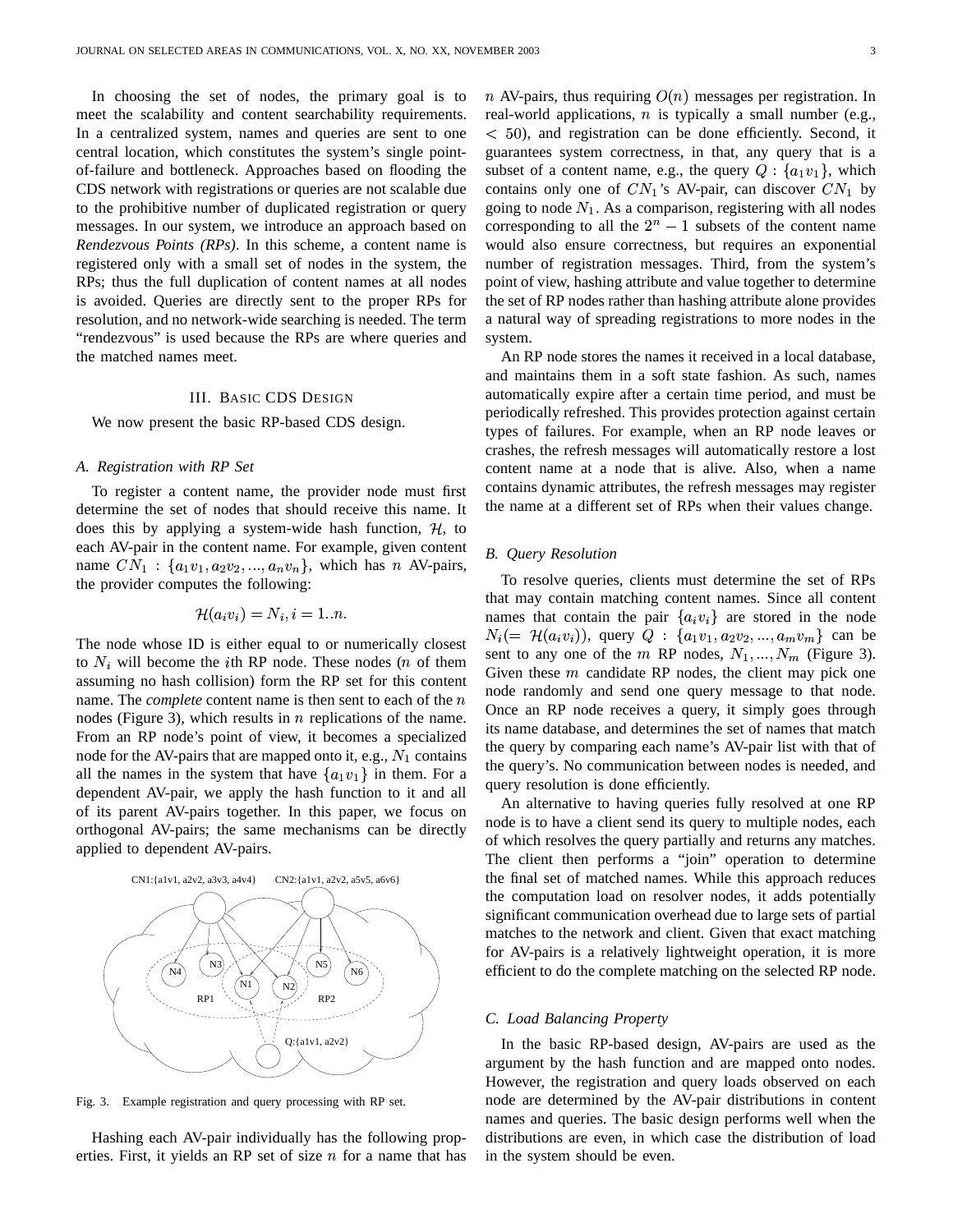In real-world applications, these distributions are likely to be skewed as some AV-pairs are common or significantly more popular than others. For instance, it has been observed that the popularity of keyword search strings<sup>1</sup> in both traditional web searches [12] and Gnutella peer-to-peer networks [13] follows a Zipf-like distribution. This type of skewed distribution implies that some nodes in the CDS system may be overloaded while others are underutilized. More specifically, consider the case where the number of names that contain  $\{a_i v_i\}$ ,  $N_{a_i v_i}$ , follows a Zipf distribution:

$$
N_{a_i v_i} = N_s \cdot k \cdot \frac{1}{i^{\alpha}}, \tag{1}
$$

for  $i = 1...N_d$ , where  $N_d$  is the number of different AV-pairs in the system. k and  $\alpha$  are two parameters, where  $\alpha$  is close to 1.  $N_s$  is the total number of names in the system and i is the rank of AV-pair  $\{a_i v_i\}$  in terms of its frequency of occurring in names;  $i = 1$  corresponds to the AV-pair that is contained in the most number of names. As an example, suppose an application has  $N_s = 10^5$  names, and  $k = 0.5, \alpha = 1$ . Half of the  $10^5$  names would contain the most popular AV-pair, which would be sent to one node. In the meantime, for nodes that correspond to AV-pairs ranked from  $10^3$  to  $10^4$ , each would receive fewer than 50 names. Clearly, a few nodes would be swamped by registrations, while the majority of the nodes in the system would be rarely used.

#### IV. SYSTEM WITH LOAD BALANCING

We next present a distributed load balancing solution that allows the CDS to dynamically discover and utilize lightly loaded nodes to share the registration and query load on heavily loaded nodes.

#### *A. Load Balancing Matrix (LBM)*



Fig. 4. Load balancing matrix for  $\{a_i v_i\}$ .

For a popular AV-pair, the CDS system uses a set of nodes instead of one node to share the registration and query load. This set of nodes is organized into a logical matrix, the Load Balancing Matrix (LBM). Figure 4 shows the layout of the matrix for AV-pair  $\{a_i v_i\}$ . Each node in the matrix has a

column and row index,  $(p, r)$ , and node IDs are determined by applying the hash function,  $H$ , to the AV-pair, and the column and row indices together:

$$
N_i^{(p,r)} = \mathcal{H}(a_i v_i, p, r).
$$

Each column in the matrix stores one subset, or *partition*, of the content names that contain  $\{a_i v_i\}$ . Nodes in the same column are *replicas* of each other: they host the same set of names.

The matrix dynamically expands or shrinks along its two dimensions depending on the load it receives. It starts with one node when the registration and query load are low; this corresponds to the basic system. New partitions are added to the matrix when the registration load of the pair  $\{a_i v_i\}$ increases, and new replicas are added when the query load increases. Matrices may end up in different shapes. For example, a matrix may have only one row, when only the registration load is high, or one column, when only the query load is high. Each matrix uses a node, called the *head node*, with ID  $N_i^{(0,0)} = \mathcal{H}(a_i v_i, 0, 0)$ , to store its current size and to coordinate the expansion and shrinking of the matrix.

To expand matrices, each node in the system maintains three thresholds:  $T_{CN}$ , the maximum number of content names a node can hold,  $T_{req}$ , the maximum rate of registration it can sustain, and  $T_q$ , the maximum query rate the node can sustain. Three corresponding low thresholds are also set for shrinking purpose. Note that a node may belong to multiple matrices when multiple AV-pairs are mapped onto it, and the thresholds are used to regulate the aggregated load from all of these pairs. In the following discussions, for simplicity, we assume all nodes are homogeneous in that they have the same computation power and network connectivity.

#### *B. Operations With LBM*

We first describe the registration and query operations when LBMs are present in the system.



Fig. 5. Registration with load balancing matrices.

*1) Registration:* In the basic system, a content provider registers its content name with each RP node that corresponds to one of the AV-pair in the name. In contrast, with LBMs, the provider must register its content name with one column of nodes in each matrix that corresponds to an AV-pair (Figure 5).

The pseudo code for registration is listed in Figure 6. To register with matrix  $LBM_i$ , the content provider must first discover its size: the number of partitions,  $P$ , and the number

<sup>&</sup>lt;sup>1</sup>Keyword-based search is a special case of AV-pair based search where attributes are omitted.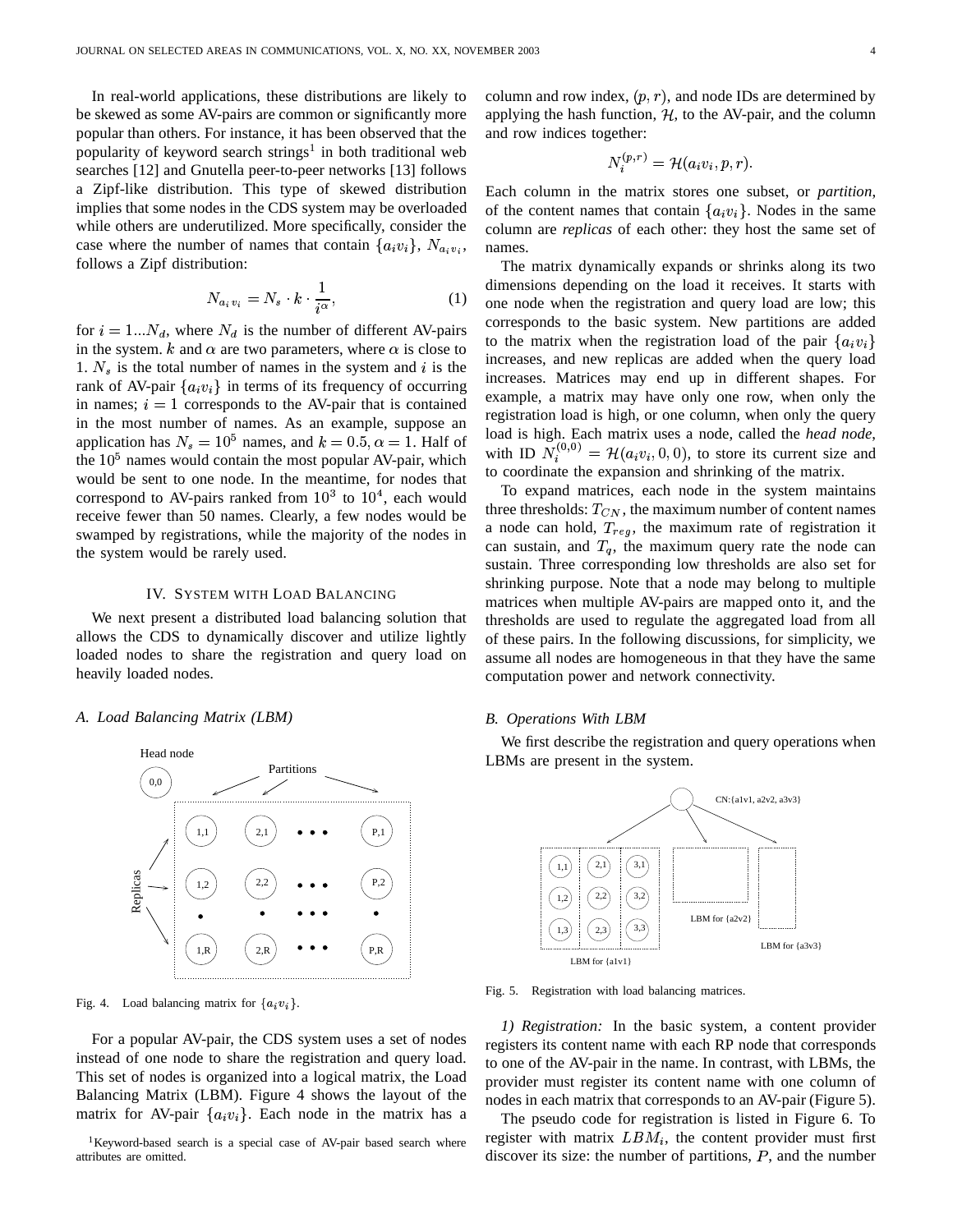|     | 1: register(name) $\{$                                              |  |
|-----|---------------------------------------------------------------------|--|
| 2:  | <b>foreach</b> AV pair $a_i v_i$ in name {                          |  |
| 3:  | $N_i^{(0,0)} \leftarrow \mathcal{H}(a_i v_i, 0, 0);$                |  |
| 4:  | $(P, R) \leftarrow$ retrieve matrix size( $N_i^{(0,0)}, a_i v_i$ ); |  |
| 5:  | $p \leftarrow$ generate random number(1, P);                        |  |
| 6:  | for each r in $[1, R]$ {                                            |  |
| 7:  | $N_i^{(p,r)} \leftarrow \mathcal{H}(a_i v_i, p, r);$                |  |
| 8:  | send_to( $N_i^{(p,r)}$ , name);                                     |  |
| 9:  |                                                                     |  |
| 10: |                                                                     |  |
| 11: |                                                                     |  |

Fig. 6. The algorithm for content providers to register with LBM.

of replicas, R. It can do so in several ways. First, it may be able to retrieve the size from the pair's corresponding head node (Line 4 in Figure 6). Second, in case the head node is down or becomes a bottleneck, the provider may find out the matrix size by directly sending probe messages to nodes that are potentially in the matrix. For example, to discover  $P$ , the provider may first estimate a maximum number  $P_0$ , and to probe a node in the  $P_0$ th partition, e.g.,  $N_i^{(P_0,1)}$ . Node  $N_i^{(P_0,1)}$  currently. can determine whether it belongs to  $LBM_i$  by checking its database to see if it has seen  $\{a_i v_i\}$  before. Since partitions are indexed contiguously, the current number of partitions can be efficiently discovered in  $O(\log P_0)$  steps via binary probing between partition 1 and  $P_0$ . Third, content providers may cache an AV-pair's matrix size and use it without rediscovering it. This is useful when refreshing a previously registered name.

Once the size of the matrix is found, the content provider selects a *random* partition between 1 and  $P$  and computes the node IDs in the partition. It then registers with each of them. Since the partition within the matrix is randomly selected, the registration load within the matrix is distributed evenly.

*2) Query Resolution:* Similar to the basic system, clients can issue a query to the matrix that corresponds to any AV-pair in the query. The cost of resolving a query is determined by the number of partitions in the selected matrix. If the query contains only one AV-pair, it would be sent to the matrix corresponding to that pair. When this matrix has a lot of partitions, the client can contact a small subset of the partitions to receive enough matches. The client may then refine its query by adding more AV-pairs. In fact, this is the behavior of Internet users when using a search service. A study conducted in [12] shows that 71.5% of the searches found in one large web cache contains more than two keywords.

In our system, when multiple AV-pairs are present, we use a two-pass *query optimization* algorithm to determine which pair a client should use for its query. First, the client probes the sizes of all the matrices corresponding to each AV-pair in the query using one of the mechanisms presented above, and then selects the one with the fewest partitions. In practice, since the matrix sizes can be cached, the cost of the probing phase is amortized when the client issues many queries.

Once a matrix is selected, the client must send the query to all the partitions in the matrix, if it needs to collect all possible matches. In reality, sending to a subset of the partitions may return the client sufficient number of results. Since nodes in the same column are replicas of each other, the query needs only to be sent to one node in each column, and the client chooses a *random* node to ensure the query load is distributed evenly within a matrix.

#### *C. Matrix Management*

In this section, we present the matrix expansion and shrinking mechanisms. When a matrix receives high load, it must expand itself quickly to accommodate the excessive load. When the load decreases, the matrix should shrink itself to reduce registration and query cost. We use a multiplicative approach to expand the matrix by doubling the number of partitions or replicas when the existing matrix is saturated by registration or query load. To ensure a stable system, matrix shrinking is done linearly, i.e., we decrease the number of partitions or replicas by one at a time.

i to  $\{a_i v_i\}$ , and its head node is  $N_i^{(0,0)}$ . Suppose there are We describe the detailed expansion and shrinking mechanisms using matrix  $LBM_i$  as an example.  $LBM_i$  corresponds currently  $P_i$  partitions and  $R_i$  replicas in  $LBM_i$ .

*1) Partition Expansion:* New partitions are added to  $LBM_i$ when the existing partitions in the matrix receive high registration load. We define the *expansion region (ER)* as the set of partitions that are last added to the matrix. The expansion mechanism works as follows.

- When the registration load on a node in the matrix reaches the threshold  $T_{CN}$  or  $T_{reg}$ , it will send an INC\_P request to the head node,  $N_i^{(0,0)}$ .
- The head node doubles the number of partitions to  $2P_i$ , upon receiving the first such request from a node in the current ER. It ignores requests from non-ER partitions and from other ER partitions that may arrive later.
- The head node then informs nodes with partition index . from  $P_i + 1$  to  $2P_i$  that they are now in the matrix and will be responsible for  $\{a_i v_i\}$ . Partitions  $P_i + 1$  to  $2P_i$ become the new ER.

When a new content name that contains  $\{a_i v_i\}$  comes up, the registering node will discover  $LBM_i$  has  $2P_i$  partitions, and then select one to register this name. Hence, the registration load is shared by the expanded matrix.

The head node acts upon only one request from the ER and suppresses others to avoid unnecessary expansion. The reason is that the head node expands the matrix only when the following two conditions are met: (1) the load are distributed evenly among all partitions; and (2) the load on any partition reaches threshold. In the algorithm above, we use a request from an ER partition as the signal of when the above conditions are satisfied, since the load observed on the non-ER partitions do not reflect the average when the new partitions are being added.

The multiplicative increase of  $P_i$  allows the number of partitions grow quickly, and as such the system can quickly tune itself to accommodate high load. The direct cost of this approach is minimal, since "adding a partition" does not actually involve any copying of data over the network.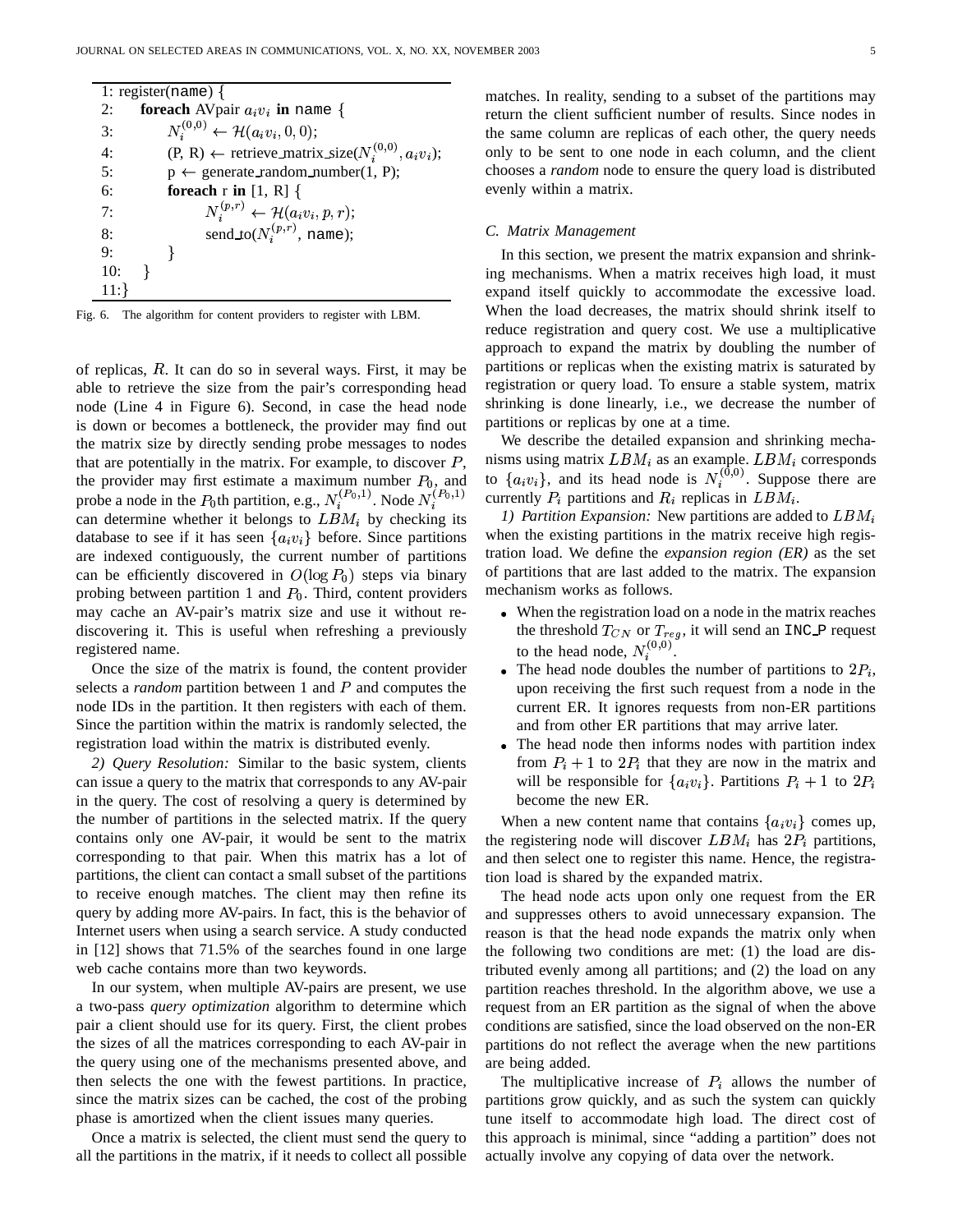*2) Partition Shrinking:* A matrix decreases the number of partitions when possible, since more partitions means more query messages are needed for a query that is sent to this matrix. Suppose  $LBM_i$  now has  $P_i'$  partitions, and before the last expansion, it has  $P_i$  partitions.  $P_i$  is also equal to the number of partitions in the ER immediately after the last expansion.

- When any node in the *last partition* of the matrix observes a low registration rate or a low number of content names, it will issue a DEC P request to the head node.
- The head node again acts on only one such request: it sends a SHRINK P command to all the nodes in the last partition and asks them to transfer their names containing  ${a_i v_i}$  to the nodes in partition  $P'_i - P_i$ . For example,  $N_i^{(P_i',1)}$  sends its names to  $N_i^{(P_i'-P_i,1)}$ .
- After all the transferring are confirmed successful, the head node will inform nodes in partition  $P_i'$  that they are removed from the matrix. Now partition  $P_i'$  – 1 becomes the last partition, and the head node decreases the size by 1,  $P'_i \leftarrow P'_i - 1$ . Correspondingly, the size of the current ER is also reduced by 1.

When all the partitions in the current ER are removed, and the number of partitions drop back to  $P_i$ , the head node informs the partitions from  $\left[\frac{P_i}{2}\right]$  through  $P_i$  to become the new ER. By collapsing the matrix one partition at a time, we try to keep the matrix load balanced, and the linear decrease prevents the matrix from oscillating.

*3) Replication Expansion:* New replicas are added to the matrix when the query load to the matrix increases, similar to how partitions are added. The expansion region here refers to the replicas that are last added. When a node in the ER observes its query rate reaches  $T_q$ , it will send an INC R request to the head node. Upon receiving such a message, the head node issues a DUPLICATE command to each node in the last row of the ER, asking them to replicate themselves.

The replication is also done multiplicatively to allow the matrix expand to a large size to accommodate query load. A node that receives the DUPLICATE message sends a copy of the names corresponding to  $\{a_i v_i\}$  in its database to the newly added nodes in its column. For example, node  $N_i^{(1,R_i)}$  needed ex will send its names to nodes  $N_i^{(1,R_i+1)}$  through  $N_i^{(1,2R_i)}$ . The head node doubles  $R_i$  when all the replicas are in place, and the nodes in row  $R_i + 1$  to row  $2R_i$  become the new ER.

*4) Replication shrinking:* More replicas in the matrix means providers must register with more nodes. Thus matrices should shrink along the R dimension when the query load to this matrix drops. The replication shrinking mechanism is similar to the partition shrinking mechanism, but no data transfer is needed. When the head node receives a DEC R request, it informs all the nodes in the last row to remove themselves from the matrix. The head node then decreases the number of replicas by 1.

The shrinking mechanism is important specially under "flash-crowd" type of load: when an AV-pair becomes popular due to for example a current event, its corresponding matrix will replicate quickly to accommodate the sudden surge of load. When clients lose interest in this pair, the matrix will shrink and eventually may become just one row.

*5) Head Node Mechanisms:* The primary job of the head node is to coordinate the matrix expansion and shrinking. The expansion and shrinking requests may come to the head node in an arbitrary order. While a matrix is in a dynamic state, i.e., expanding or shrinking, if the corresponding head node receives additional requests, it will buffer these requests and process them when the current operation completes. By serializing the operations, we ensure data consistency within the matrix.

A head node is only responsible for its own matrix, and different matrices will likely have different head nodes, which are distributed across the network. Therefore head nodes will not become the bottleneck of the system. However, when a head node leaves or crashes, vital information about its matrix, such as the size, will be lost. To prevent this from happening, live nodes in the matrix send infrequent messages with their indices  $(p, r)$  to the head node. Due to the routing properties of DHT, a new node whose ID is close to the old head node's ID will receive these messages and become the new head node. It can then recover the matrix's size based on the information it receives. In fact, the matrix expansion or shrinking requests will also reach the new head node, and they can be used to recover the matrix's dimensions as well.

## *D. System Properties With LBM*

When LBMs are deployed in the system, both the registration and query cost are higher than in the basic system. To register a name that has  $n$  pairs, the number of registration messages needed is:

$$
M_r=\sum_{i=1}^n R_i,
$$

where  $R_i$  is the number of replicas in matrix  $LBM_i$ .  $R_i = 1$ when  $LBM_i$  has no extra replicas.  $M_r$  is determined by the number of replicas each matrix has, and does not depend on the number of partitions.

the query optimization mechanism, the number of query messages To resolve a query that has  $m$  pairs, when using the needed excluding the probing messages, is

$$
M_q = min(P_i),
$$

where  $i = 1..m$ , and  $P_i$  is the number of partitions in matrix  $LBM_i$ . The query cost is not affected by the number of replicas in these matrices, but depends solely on the number of partitions.

The benefits of the query optimization algorithm are twofold. First, it will likely keep the number of query messages low by avoiding matrices that have large  $P$ . Second, by reducing the number of query messages, it also indirectly reduces the number of registration messages required in the system. By avoiding matrices that have large  $P$ , the query load on these matrices is reduced; thus it naturally limits the R-dimension expansion of these matrices. A matrix with a smaller  $R$  means that names mapped onto this matrix require fewer registration messages. Conversely, for matrices that have small  $P$ , even if they have a large  $R$  due to many queries, from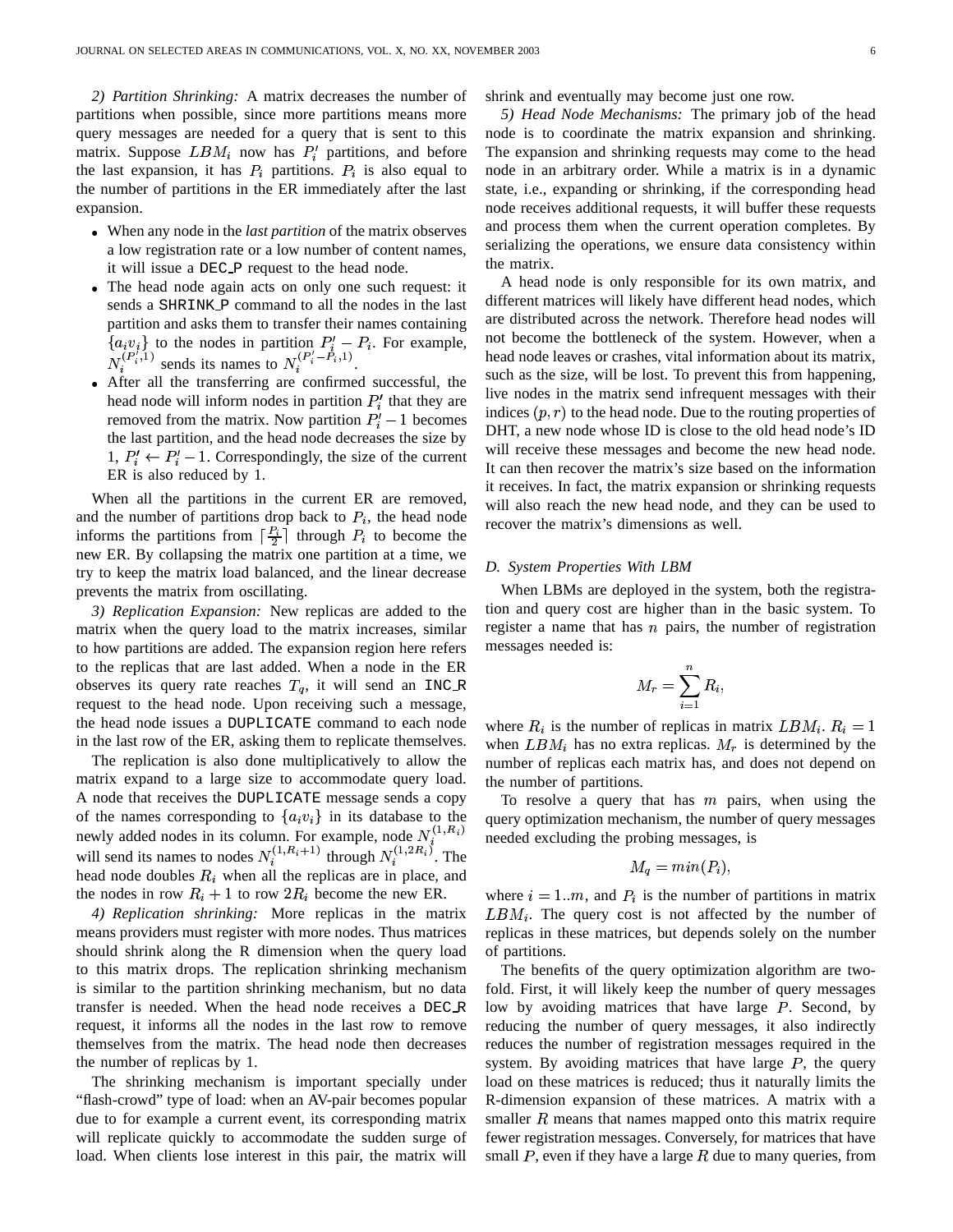the system's point of view, it will not greatly affect the average number of registration messages needed: small  $P$  implies only a small number of content providers will be affected by having to send more messages.

#### V. EVALUATION METHODOLOGY

We describe our simulator implementation and the evaluation methodology.

#### *A. Simulator Implementation*

We developed an event-driven simulator to evaluate the CDS system. Each node uses a first-come-first-serve queue to process registrations and queries with exponentially distributed service rates. A node measures the registration and query rates it observes using a sliding window of a certain number of recently received registrations or queries. In the simulation, we use a window size of 20. Matrix size discovery is done by probing head nodes.

The simulator assumes the existence of a DHT-based overlay mechanism for routing and forwarding and it uses a 24-bit name space for node IDs and the hashed values of AV-pairs. Node IDs are assigned in such a way that each node covers an equal slot in the entire name space to ensure an even mapping of hashed values onto nodes. In practice, this can be achieved by using techniques such as assigning multiple "virtual" node IDs to one node [1]. The hash function used by the CDS system must generate values uniformly distributed in the name space and be insensitive to the input. In our implementation, we use the cryptographic function SHA-1 as the system-wide hash function.

The simulator uses an exponential distribution with a mean value of 50 ms [1] to model the one-way network delay between any two nodes. In DHT systems such as Pastry [3], by employing proximity metric into the routing rules, the overlay delay between two nodes can be limited to within 1.4 times of the physical network delay. In our simulation, we conservatively set the average overlay delay between two overlay nodes to be twice of the physical network delay between them, which results in a mean of 100 ms.

#### *B. Experiment Setup*

In the experiments we conducted, we assume that each node has approximately  $500Kbps$  available link bandwidth (DSL level) dedicated to content name registrations and queries. Corresponding to this bandwidth, assuming a 1000 byte registration packets size and a 250-byte query packet size, each node sets up a threshold of  $T_{req} = 50 reg/sec$  as the maximum sustainable registration rate and  $T<sub>q</sub> = 200q/sec$  as the maximum sustainable query rate.  $T_{CN}$  is set to be 4000. When a node observes that one of these thresholds is reached, it will issue a matrix expansion request to the corresponding head node. In our experiments,  $T_{reg}$  is always reached before  $T_{CN}$ . To enable us to study the effectiveness of the load balancing mechanism, the maximum number of partitions and replicas a matrix can use are configurable in the simulator. The matrix will stop expanding along a dimension if that

dimension reaches its maximum value. In our experiments, we focus on how the system behaves when load increases. The load distribution does not change within each simulation run, and the matrix shrinking mechanism is not triggered.

The processing of registrations and queries on node . is exponentially distributed with a mean rate of  $000regquery)/sec$ , which can easily be achieved by modern PCs on a database with a size on the order of  $10<sup>5</sup>$  entries. With these assumptions, a node's performance is limited by its available link bandwidth.

To register a name, registration messages are sent to the RP nodes corresponding to the name's AV-pairs concurrently. Upon receiving a registration, the RP node either inserts the name into its local database and replies the registering node with a success, or rejects the name and replies with a failure. A registration may fail at a node for two reasons: (1) the registration rate this node observes,  $r_{node}$ , exceeds the set threshold, i.e.,  $r_{node} > T_{req}$ , or the number of names it is hosting exceeds  $T_{CN}$ ; (2) the corresponding matrix is in a dynamic state such as expanding. For instance, a node has sent a replica to a new node, but the success of the replication has not been confirmed, and during this time period, any registrations arrive at the replicating node will be rejected and result in a failure. The registration succeeds when *all* the pairs registered successfully.

Similarly, a query is sent to one RP node in each partition of the chosen LBM concurrently. The RP node rejects the query if the query rate this node observes,  $q_{node}$ , exceeds the set query rate threshold, i.e.,  $q_{node} > T_q$ , by replying to the query node with a failure message. Otherwise, it accepts the query, examines its database and sends the querying node the set of content names that match the query. Note that the set may be empty. From the querying node's point of view, a query succeeds when *all* the corresponding RP nodes accept the query.

We evaluate the CDS system using the following metrics: the *registration/query success rate* and the *registration/query response time*. The success rate is defined as the percentage of successful registrations or queries in one simulation run. Since the *system throughput* equals to the product of the *system load* (registration/query rate) and the *success rate*, the success rate is used as an indicator of the system's throughput: the throughput increases as load increases, if the success rate remains high. For a successful registration or query, we define the response time as the time between when the last reply message is received and when the registration or query messages (probe messages, when we must probe the matrix size) are first sent.

### *C. Workload*

In the following experiments, we consider a CDS network that has 10,000  $(N_c)$  nodes. There exists 50 attributes in the system, each of which can take on 200 values; this results in 10,000  $(N_d)$  distinct AV-pairs. On average, each node is responsible for  $1 (= N_d/N_c)$  AV-pair.

We generate two sets of content names for registration and one set of queries as workload to drive the simulations.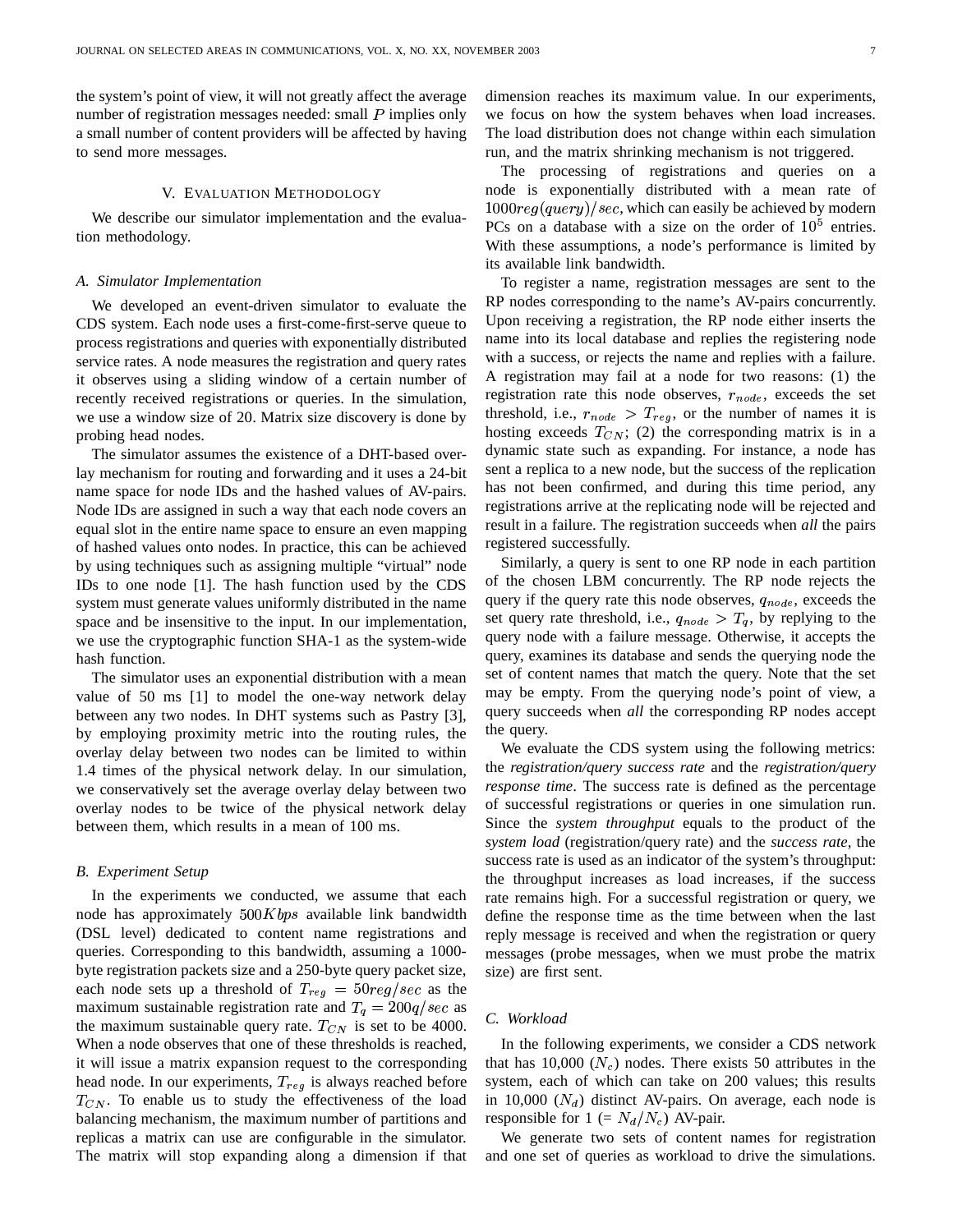

Fig. 7. AV-pair distribution in two sets of content names.



Fig. 8. AV-pair distribution in queries.

Each name dataset contains 100,000 names and each name is comprised of  $n = 20$  AV-pairs. The AV-pair distributions in names are shown in Figure 7. In the uniform dataset, each AVpair is equally likely to appear in a name, and on average each AV-pair occurs in about 200 names. The uniform dataset is primarily used for comparison. In the skewed case, some AVpairs are assigned higher weights, and the overall distribution of AV-pairs is Zipf-like, as it is close to a straight line in the log-log plot( $\alpha \sim 0.88$ ). The top 5 most popular AV-pairs are contained in about 24,000 names. The query dataset (Figure 8) contains 99,473 queries and is generated based on a Zipf distribution with  $k = 0.5$  and  $\alpha = 1$  in Equation 1. The number of AV-pairs in a query ranges from 1 to 10, and on average each query consists of 4 AV-pairs. The most popular AV-pair occurs in about 50,000 queries. The sender of a name or a query is selected randomly from the nodes in the system and both the arrival times for names and queries are modeled with a Poisson distribution.

#### VI. SIMULATION RESULTS

We conducted extensive simulations to evaluate the properties of the CDS system. We show the system's performance with regard to registration load in Sections VI-A, VI-B and query load in Section VI-C. We analyze the load balancing behavior in Section VI-D. Finally, we study the cost introduced by LBMs in Section VI-E.

#### *A. Registration Success Rate*



Fig. 9. Registration success rate comparison.

We first examine how the system behaves as the registration rate increases. For each experiment, we inject either the skewed dataset or the uniform dataset into the system with a certain arrival rate  $r_{system}$ . Each experiment is carried out with a different configuration of  $P$  value, the maximum number of partitions a matrix may use.

Figure 9 compares the success rate in these experiments after all the matrices stop expanding. We observe that for a given  $P$  value, when the registration rate is low, the registrations succeed on the existing set of partitions, and the success rate is 100%. As load increases, the success rate starts to drop, because without further expanding, nodes in the matrices become saturated and start to reject registrations. By increasing  $P$ , for the same registration load, the success rate is improved significantly. As load is further increased, all curves eventually drop.

For the uniform dataset, since AV-pairs are distributed evenly in content names, registration load is distributed fairly evenly among nodes in the system. Compared with the skewed load, to maintain the same success rate, fewer partitions are needed for the same registration load. The basic system ( $P =$ ) performs well until  $r_{system}$  reaches  $2000reg/sec$ , and after that the success rate drops quickly to near 0%. The reason is that the hash function may map multiple AV-pairs onto the same node, and when  $r_{system}$  increases, registration rate on such nodes will reach  $T_{reg}$  earlier than others, and cause registration failures.

We study the data points corresponding to the highest . registration load, where  $r_{system} = 10^4 reg/sec$ . In these experiments, since there are no queries, and thus no replications in the system, each name is registered at  $n = 20$  nodes, the average registration rate observed on a node is:

$$
r_{node} = \frac{r_{system} \cdot n}{N_c} = 20reg/sec.
$$

The success rate under this registration load is 76% for the uniform load with  $P = 32$ , and 68% for the skewed load with  $P = 200$ . What it means is that on average each node in the system operates at 40% of its link capacity while maintaining a fairly high success rate. These experiments show that the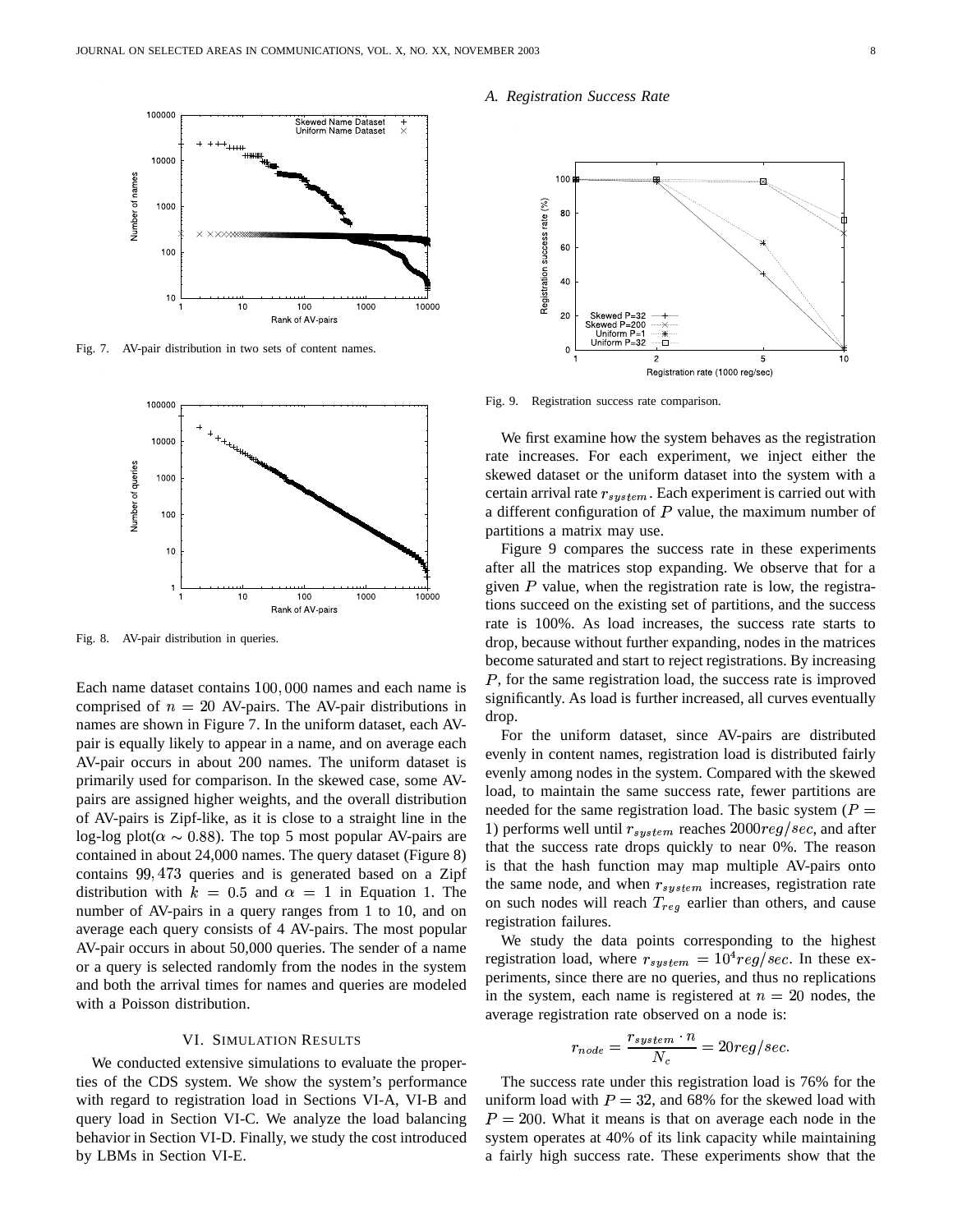system can be scaled to near its capacity even for skewed load: the load balancing mechanism effectively spreads the excessive load to underutilized nodes in the system.

#### *B. Effectiveness of Partitions*

To better understand the effectiveness of adding partitions on improving the registration success rate, we conducted another series of experiments. We inject the skewed content name dataset into the system with a fixed arrival rate of  $r_{system} = 5000reg/sec$ . We vary the configured P value in each experiment, and for each  $P$  we run the experiment twice: (1) during the *initial run*, as names arrive, partitions are created when needed, and (2) the same dataset is sent to the system again in the *stable state*, when all the partitions have been created, and no new partitions are added.

The number of partitions needed,  $P_i$ , for a pair  $\{a_i v_i\}$  can be analytically computed as follows:

$$
P_i = \frac{r_{a_i v_i}}{T_{reg}} = \frac{r_{system} \cdot p_i}{T_{reg}} \tag{2}
$$

where  $r_{a_i v_i}$  is the arrival rate of  $\{a_i v_i\}$ , and  $p_i$  is the pair's probability of occurring in names. In the skewed name dataset, for the top 5 most popular pairs,  $p_i = 0.24$ . With  $r_{system} =$  there are no  $5000reg/sec$  and  $T_{req} = 50reg/sec$ , from Equation 2, we know to accommodate names that contain these pairs, each of the corresponding matrices needs at least  $P = 24$  partitions.

Figure 10 shows the success rate of registrations, under different  $P$  value. To interpret the figure, we first classify registration failures into four types:

- 1) *capacity failure*. Failures due to not having enough partitions allocated to a matrix to accommodate a pair's registration load.
- 2) *compulsory failure*. In the simulation, it takes one RTT to add new partitions to a matrix, and registrations arriving during that time period are rejected.
- 3) *conflict failure*. Since multiple AV-pairs may be mapped onto one node, a registration may fail at a node because some other pair introduces high registration load there.
- 4) *statistical failure*. Failures due to statistical variations, e.g., failures caused by bursty arrival of registrations of the same pair on one node.

In Figure 10, when  $P \leq 20$ , the success rate is very low primarily due to the large number of capacity and conflict . failures caused by the popular pairs. In particular,  $P = 1$ corresponds to our basic system, and the poor performance shows that using one RP node for each AV-pair can not handle highly skewed load.

When  $P = 32$ , the success rate is still below 50% though seemingly there should be enough partitions. The failures come mainly from conflicts: since we have 10,000 distinct AV-pairs and 10,000 nodes, it is possible that two AV-pairs are mapped onto the same node. As the system allows more partitions to be used by a matrix, the conflict failures are overcome and the success rate increases significantly. The reason is that when a node observes high registration load caused by two different pairs, it will prompt the expansion of both of their corresponding matrices (at different times), thus



Fig. 10. Effect of number of partitions. Skewed dataset with  $r_{system} =$  $5000$ reg/sec.

reducing the load observed by partitions within each of the two matrices. The gap between the initial curve and the stable curve represents the percentage of compulsory failures. When enough partitions are allowed, the success rates in the stable run are substantially higher than those in the initial run since there are no compulsory failures. We observe that the success . rate stays above 95% for  $P > 100$  under this load.

In summary, by allowing the matrix to expand along the  $P$ dimension, the system can successfully recruit lightly loaded nodes to share concentrated registration load, thus increasing the system success rate.

#### *C. Query Success Rate*

In this section, we study how the system scales as query load increases. In the following experiments, we first inject into the system the skewed name dataset with  $r_{system}$  =  $2000reg/sec$ , and then issue the Zipf queries with different arrival rate  $q_{system}$ . We run the simulation under two schemes: (1) random, where a query is sent to a matrix that corresponds to a random pair in the query, and (2) using query optimization. In these experiments, a matrix may replicate as many times as necessary.



Fig. 11. Query success rate comparison.

Figure 11 shows the query success rates. In the random scheme, by selecting a random pair for each query, the system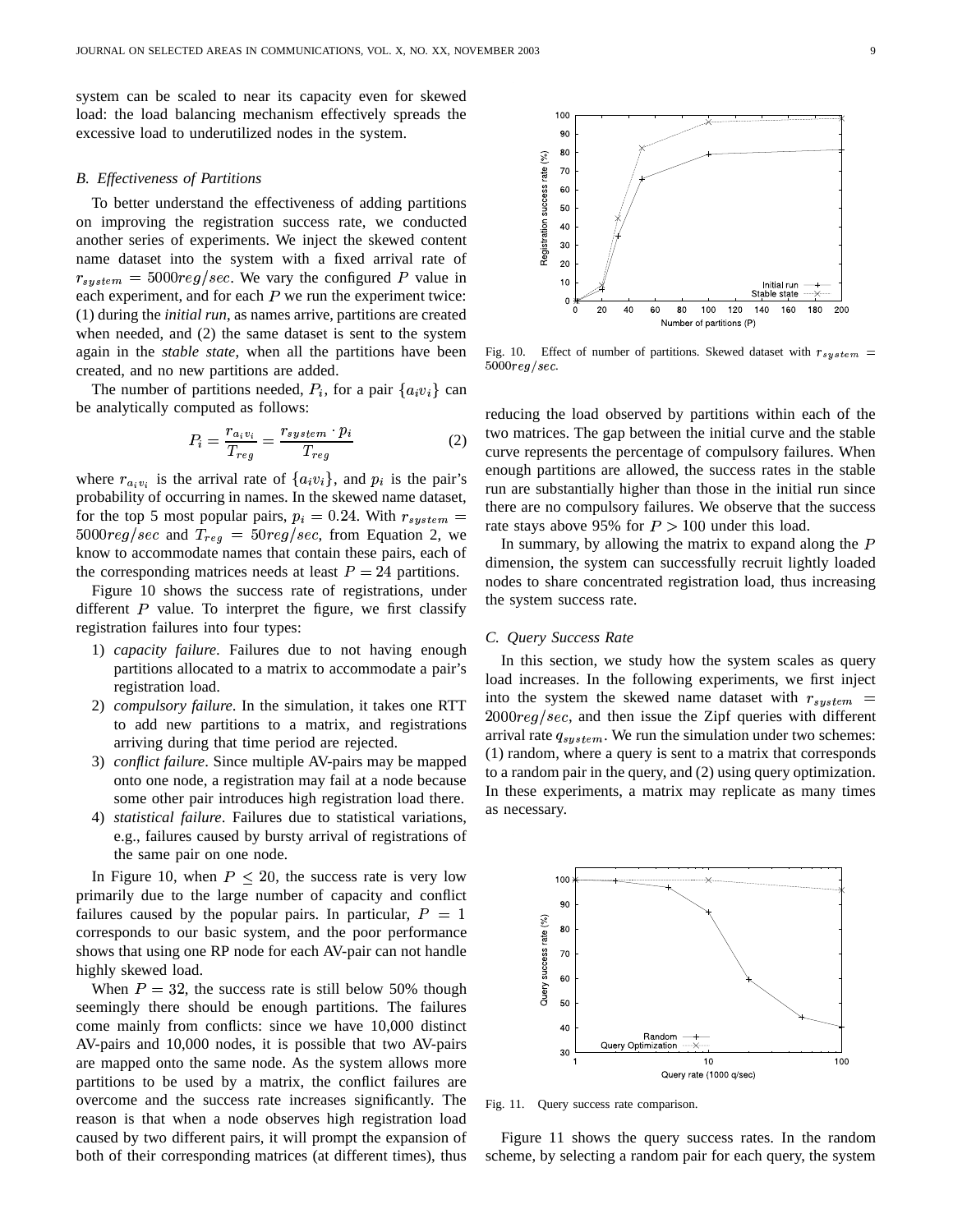tries to spread load to different matrices, and the success rate stays above 90% for rates as high as  $5000q/sec$ . However, when  $q_{system}$  is further increased, the success rate starts to drop sharply. The reason is that since popular AV-pairs appear in many queries, and each query contains only a few pairs, it is possible that many queries select the same AV-pair and are sent to the same matrix, which will cause compulsory failures and the replication of these matrices.

In addition, in the workload, the pairs that are popular in queries are also common in registrations, which means their corresponding matrices have many partitions. The time it takes to replicate a large matrix is high, since the new replicas can be used only after all the partitions replicate successfully. Queries arriving during the replication time period are likely to be rejected, since they must be sent to the existing replicas, which have already being saturated. This phenomenon is displayed most clearly when the arrival rate is extremely high  $(q_{system} >$  $50,000q/sec$ ; in this scenario, all the queries arrive before a matrix can complete two rounds of replications.

On the other hand, the query optimization mechanism successfully spreads query load to matrices with few partitions. This is specially important for high query load, where using the load balancing mechanism alone is not effective. Figure 11 . shows that even under the highest load,  $q_{system} = 10^5 q/sec$ , In with query optimization, by avoiding large matrices and thus long replication time, the system's query success rate remains above 95%. Most matrices do not need to replicate at all, and the largest matrix replicated twice  $(R = 4)$ .

#### *D. Load Distribution*

In this section, we evaluate the system's load balancing property by examining the name distribution and observed load on nodes. We report results corresponding to registration load; the results for query load are similar.



Fig. 12. Comparison of the Cumulative Distribution Function of the number of registered names on nodes.

*1) Content Name Distribution:* Figure 12 shows the Cumulative Distribution Function (CDF) of the final number of names on nodes under four scenarios, corresponding to four experiments in Figure 9. The first three curves correspond to the experiments where the skewed dataset is used with  $P = 200$ , and various registration rates. The fourth curve is

from the uniform dataset with  $P = 32$ . Since the success rates are different in these experiments, for comparison purpose, we normalize the number of successfully registered names in each  $\mu$  experiment to  $10^5$ . Thus on average each node should receive 200 names.

In our experiments, since  $T_{reg}$  is always reached before  $T_{CN}$  (= 4000), matrix expansions are therefore caused by the high registration rates observed on nodes, and not the high number of names. At the end of each experiment, the average registration rate on each node can be simply computed by dividing the final number of names it has by the simulation time. Thus we use the number of names to represent the registration load on a node.

 $_{stem}$  > receive none or a small number of names. For example, when In Figure 12, when  $r_{system} = 10^4 \text{reg/sec}$ , we observe that With low registration rate, the system can accommodate the registrations successfully using a small number of partitions for each matrix, which means many nodes in the system may  $r_{system} = 2000reg/sec, 21%$  of nodes receive no registrations. In the mean time, some nodes in the system accumulate large number of names, as exhibited by the long tail in the distribution. Note the maximum number of names on a node is still less than  $T_{CN}$ . As registration rate increases, names are spread to more nodes, due to the expansion of matrices. . the CDF grows very quickly and no nodes receive more than twice of the average number of names. A distribution that is "more vertical" represents a more load balanced system.

> More quantitatively, we use the metric *Coefficient of Variance (CV)* [14] to evaluate the load balancing property. In our context,  $CV$  is defined as:

$$
CV\left[n_{i}\right]=\frac{\sigma\left[n_{i}\right]}{E\left[n_{i}\right]}
$$

where  $i = 1..N_c$ ,  $n_i$  is the number of names node  $N_i$  holds, and  $\sigma$  and E are the standard deviation and mean of  $n_i$ . A smaller  $CV$  indicates a more load balanced system. As load increases, the load balancing mechanism successfully balances load across all nodes across the system. The  $CV$  decreases from 1.242 to 0.369 as  $r_{system}$  increases from 2000 $reg/sec$ to  $10^4$ reg/sec. As a reference, when  $r_{system} = 10^4$ reg/sec, the CV in the skewed load case matches the  $CV( = 0.366)$ in the uniform load case.

*2) Observed Load on RP Nodes:* We now take a closer look at the load distribution within different partitions of a matrix. Figure 13 shows the observed registration rate as time progresses at three different partitions of a matrix that corresponds to one of the most popular AV-pairs. In this experiment, the skewed name set with  $r_{system} = 2000reg/sec$ is used. Initially there is only one partition in the system, and it receives the entire registration load corresponding to this pair. The maximum observed registration rate approaches  $450reg/sec$ . As partitions are added to the matrix to share the registration load, the rate observed by the first partition begins to drop quickly, as shown in the figure. The 16th and 32nd partitions are introduced around time 2000 ms and 3700 ms respectively. Once all the partitions are in place, as expected, the load on each partition stays under the set threshold of  $T_{req} = 50reg/sec$ . In fact, since the load is shared by 32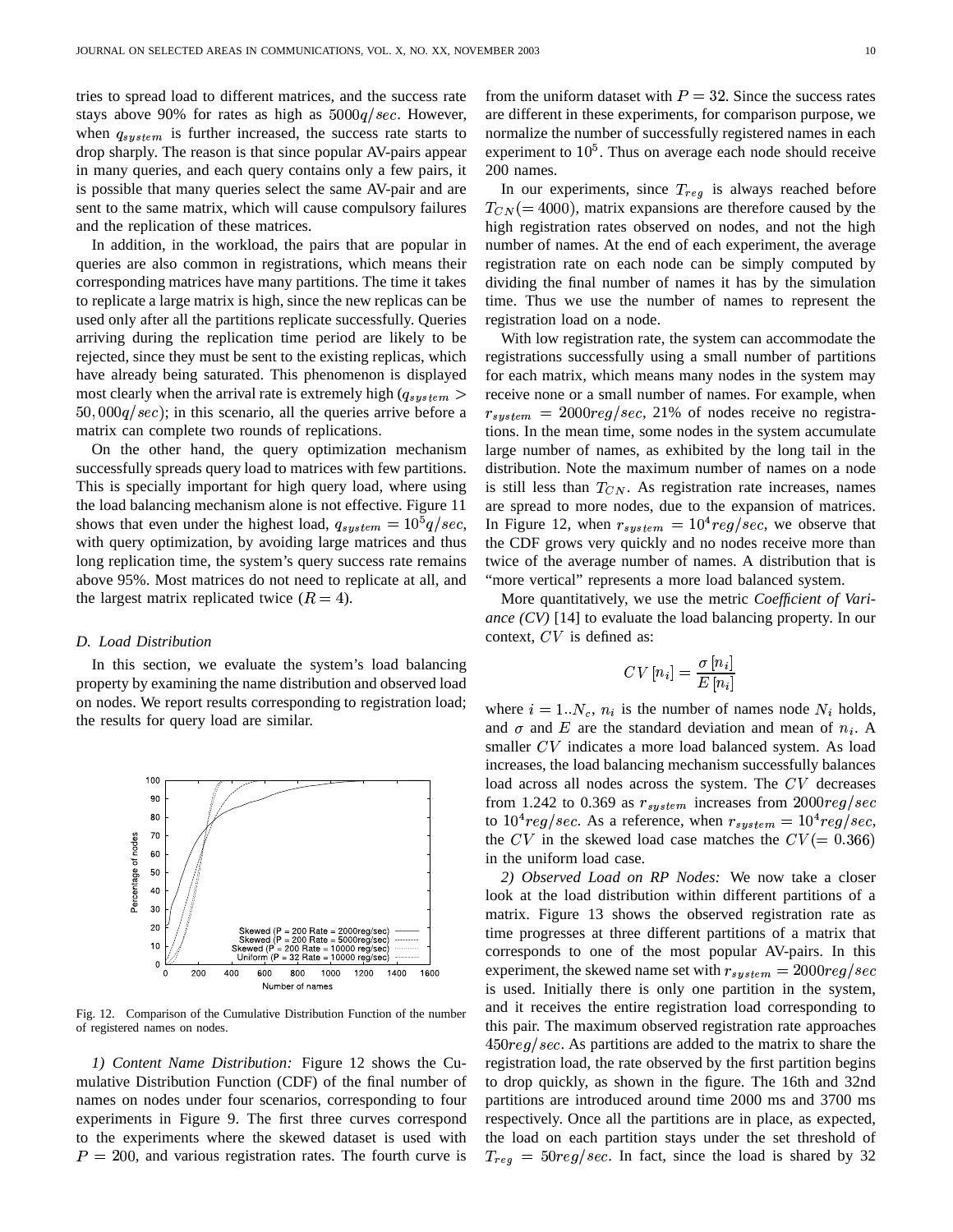partitions, each node observes about  $15reg/sec$ .



Fig. 13. Load within a matrix. Skewed dataset with  $r_{syst}$  $2000$ reg/sec.

#### *E. Registration and Query Cost*

In this section, we evaluate the system from content providers and query issuers' point of view: we examine the response times, and the number of messages needed for registrations and queries.

In this set of experiments, registrations and queries arrive si-. multaneously with the arrival rates of  $r_{system} = 1000reg/sec$ and  $q_{system} = 5000q/sec$ . The workload consists of about 17,000 skewed names and 83,000 Zipf queries. Instead of devoting its full bandwidth to serve either registrations or queries, each node allocates 50% of the bandwidth to queries and 50% to registrations. Correspondingly, the thresholds are . set as follows:  $T_{reg} = 25reg/sec$  and  $T_q = 100q/sec$ . We again run the simulation under two schemes: random and with query optimization.



Fig. 14. Matrix size distribution. All the axes are in logarithmic scale.

*1) Matrix Size Distribution:* As discussed in Section IV-D, the sizes of the load balancing matrices affect the cost of registrations and queries. After each simulation run, we tally the sizes of all the matrices. Figure 14 is a 3-D presentation of the distribution. Each bar corresponds to the number of

matrices that have that particular size  $(P, R)$ . Since there are 10,000 distinct AV-pairs in the system, there are 10,000 LBMs in total. All the results fall on the vertical planes that correspond to powers of two, because the dimensions are increased multiplicatively and there is no matrix shrinking in the experiments.

In the random scheme, 89.2% of the matrices have 1 partition and 1 replica,  $(P = 1, R = 1)$ . As we discussed earlier, matrices that have large P may still get many queries, which means they must replicate themselves frequently. Figure 14 confirms our analysis in that some matrices with large  $P$ , e.g.,  $P = 32$ , also have a large R. The largest matrix has a size of  $(P = 32, R = 32).$ 

 $em =$  worth noting that the matrix that has 4 replicas also has 32 In contrast, with query optimization, more matrices (94.3%) . . have the minimal size,  $(P = 1, R = 1)$ . In all the matrices, the maximum number of replicas a matrix has is 4. It is partitions. The explanation is that the AV-pair corresponding to this matrix is also popular in queries. In particular, it appears frequently by itself in queries, which makes query optimization not applicable and replication necessary.



Fig. 15. CDF of registration and query messages.

*2) Registration Cost:* Figure 15 shows the CDFs of the number of registration and query messages under the two schemes.

With query optimization, 77% of the content names need to register with only 20 nodes because the corresponding matrices have only 1 replica. The maximum number of registration messages is 23, and the average is 20.3, i.e., a less than 1 message increase over the minimal registration requirement of the system. However, in the random case, 93% of the registrations need more than 20 messages, which means they involve at least one matrix that has multiple replicas, The average number of registration messages goes up to 32.3, and the maximum is 88.

The two curves on the right side in Figure 16 compare the registration response time of the two schemes. Sending more registration messages in the random scheme results in a longer response time: the average is 901 ms, whereas the average is 859 ms in the optimization scheme.

Note that the average response time is greater than two RTTs (400 ms), which is how long it would take to register one AV-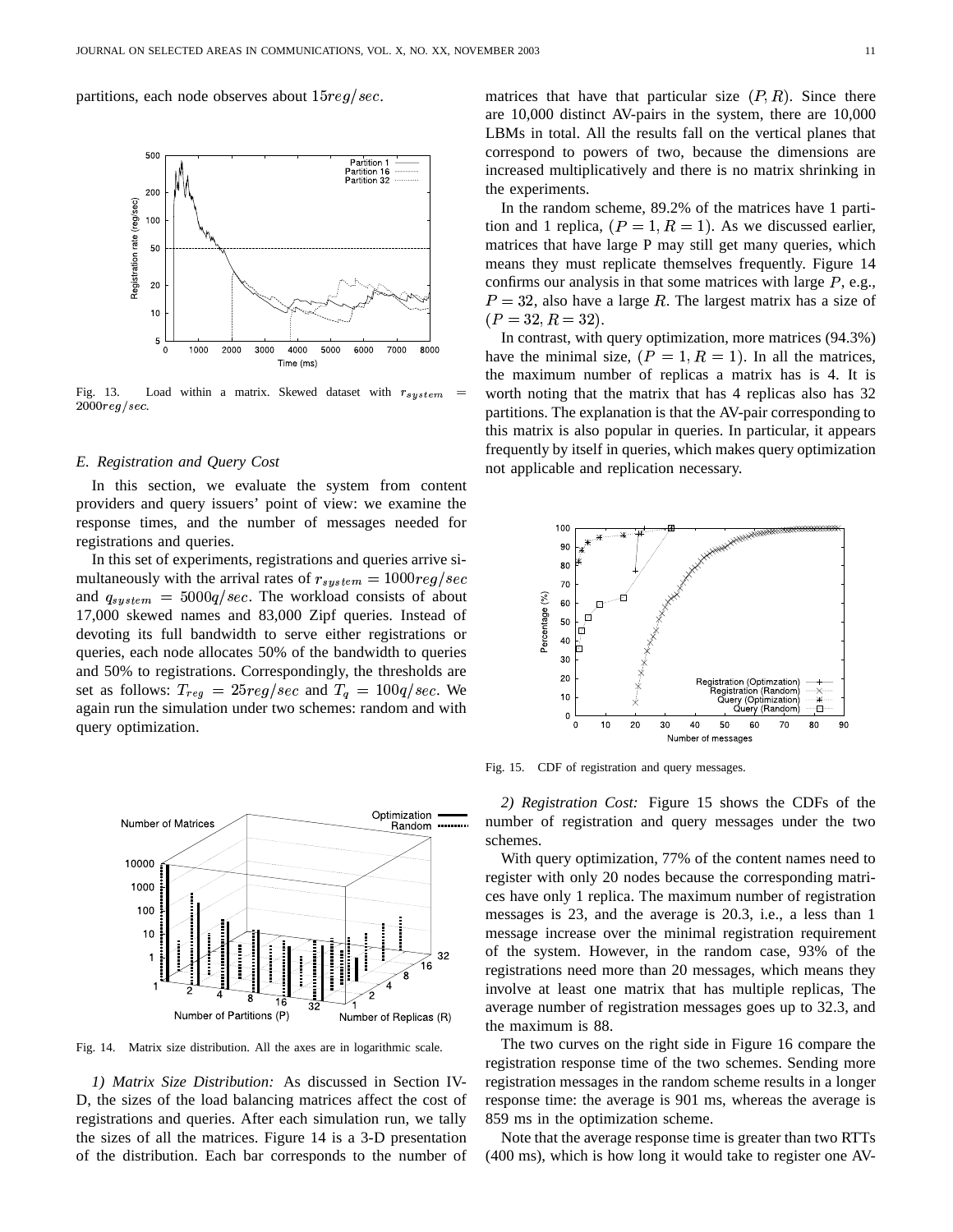

Fig. 16. CDF of registration and query response time.

pair (matrix size probing and the actual registration). The main reason is that the response time is computed only when all the 20 AV-pairs' registrations are confirmed. More formally, this is equivalent to sampling an exponential distribution 20 times and take the maximum value instead of the average value.

*3) Query Cost:* From query issuers' point of view, using query optimization, the average number of query messages (excluding the probing messages) is 2.7. This means on average a query is sent to matrices that have less than 3 partitions. In particular, from Figure 15, we observe that 82% of the queries are sent to matrices that have 1 partition, and only 3.7% of queries use the maximum number (32) of partitions. In comparison, in the random scheme, the average number of query messages is 13.8, only 36% of the queries are sent to matrices that have 1 partition, and 36.8% of queries are sent to matrices that have 32 partitions.

The cost of query optimization is the larger number of probing messages: instead of probing one matrix to get the size, the querying node has to probe all the matrices corresponding to the pairs in the query. This results in a slightly longer average response time for the query optimization scheme (597 ms vs. 594 ms). The two curves on the left in Figure 16 compare the CDF of the response times with and without query optimization. The CDF of the optimization scheme initially lies on the right side of the random scheme, but it has a steeper slope owing to a more uniform distribution. In practice, a query initiator can cache the size of different matrices to reduce the number of probing messages for its future queries.

In summary, by using query optimization, while the system is accommodating high skewed load, both registration and query costs are kept near the minimum cost as defined by the basic RP-based system with no partitions and replications.

#### VII. RELATED WORK

There exist many systems that can be considered as CDS systems, ranging from web search engines and directory services to peer-to-peer file sharing systems. We classify these systems based on how the content resolvers are organized and compare them with our system. Centralized systems, such as Napster[15] and Google[6], use a set of central servers to index contents and resolve queries. These servers may become the bottleneck as load increases, and form the single point-offailure of the system, thus making it vulnerable to censors and attacks such as Denial-of-Service. Our CDS is distributed and uses a more robust overlay resolver network.

Content resolvers may be organized hierarchically into a tree structure, e.g., in DNS [5] and SDS [16]. In general, these systems are designed for hierarchical content names, such as domain names and directories [17]. To prevent overloading resolvers high in the tree, DNS relies on caching to scale to the Internet level and SDS uses bloom filter to reduce load propagated up the tree. In contrast, our system is designed to handle more general content names that do not necessarily have a hierarchical nature.

Systems based on an unstructured general resolver network such as INS [8], Siena [9], Gnutella<sup>[7]</sup>, and Freenet [18] require flooding the network at either content registration time or query resolution time. Hence these systems do not scale with the number of content names and queries. More recent systems such as KaZaA [19] scale better by leveraging a twotier infrastructure and relying on "supernodes" to suppress the flooding. In our system, we eliminate network-wide flooding at both registration and query time by establishing Rendezvous Points.

A hash-based peer-to-peer system such as Chord [1], CAN [2], Pastry [3], and Tapestry [4], uses a scalable protocol to form a self-organizing structured overlay network. While not directly supporting general content searchability, these systems provide an efficient solution to content name lookup by binding a complete content name, such as a file name, to a specific node in the system using a hash function. These systems relate to our work in two ways. First, the DHT abstraction [11] in these mechanisms provides the CDS system a scalable and robust substrate for building the CDS overlay network and for routing CDS messages. Second, our CDS system extends the basic lookup functionality and supports content searchability by using AV-pairs.

Several projects built systems on top of DHT to support searchability. In [12], the focus is on efficient keyword-based searching. Unlike our system, a query is sent to each node that is responsible for one of the keywords in the query, and partially matched results are first collected over the network and then "join" operations are performed to get the final matches. Techniques such as bloom filters and caching are used to reduce the network bandwidth consumption. We avoid the transmission of potentially large number of partially matched results by storing complete content names (all keywords of a document in [12]'s context) on RP nodes to allow full resolution locally.

Twine [20] is a resource discovery system built on top of Chord. Resource descriptions are separated into "strands" and then mapped onto nodes in the resolver overlay network, similar to our basic system. A resolver that corresponds to a random strand in the query is used to resolve the query. Twine simply rejects registrations that correspond to a popular strand once a threshold on the corresponding node is crossed. In our system, we show query optimization is important to this type of system's performance and we use load balancing matrices to deal with skewed load distribution.